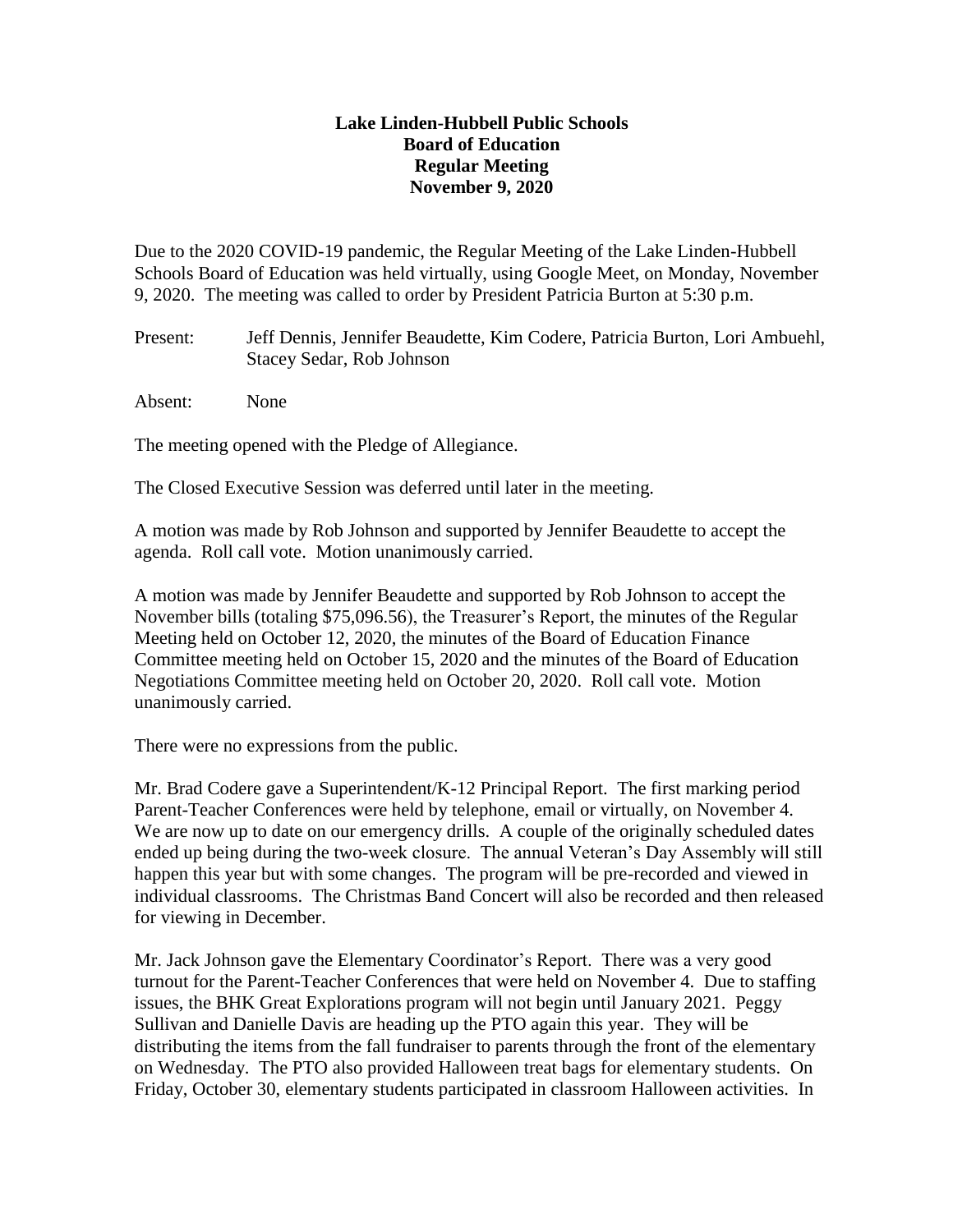place of having the traditional parade around the elementary building, a costume parade was broadcast on Facebook Live. The school Spelling Bee will take place on Wednesday, November 25. The tentative date for the District Spelling Bee is December 9. The National Spelling Bee has been canceled this year. The National Geography Bee has been suspended for lack of participating schools this year. The Elementary Christmas Program will be prerecorded and distributed before Christmas break.

Mr. Jack Kumpula gave an Athletic Director's Report.

Mr. Brad Fortin gave a Maintenance Report.

Mr. Chris Koskiniemi gave a Transportation Report.

Kim Codere gave a report on the Board of Education Finance Committee meeting that was held on October 15, 2020.

Patricia Burton gave a report on the Board of Education Negotiations Committee meeting that was held on October 20, 2020.

A motion was made by Lori Ambuehl and supported by Kim Codere to approve changes to the Open Meetings Act procedure. Roll call vote. Motion unanimously carried.

A motion was made by Jennifer Beaudette and supported by Lori Ambuehl to approve the reconfirmation of the Lake Linden-Hubbell Public Schools Extended COVID-19 Learning Plan. Roll call vote. Motion unanimously carried.

A motion was made by Lori Ambuehl and supported by Jeff Dennis to impose a summer property tax levy to collect property taxes, including debt services, upon property located within the School District, and continuing from year to year until specifically revoked by the Board of Education. Roll call vote. Motion unanimously carried.

A motion was made by Stacey Sedar and supported by Rob Johnson to move the Board of Education from Open Session of the Regular meeting to a Closed Executive Session under the Open Meetings Act, Section 8(c), for the purpose of discussing collective bargaining at 6:18 p.m.. Roll call vote. Motion unanimously carried.

The Board returned to Open Session of the Regular meeting at 6:31 p.m.

A motion was made by Jennifer Beaudette and supported by Kim Codere to ratify the terms and conditions of the "Tentative Agreements" reached between the Lake Linden-Hubbell Board of Education and the Lake Linden-Hubbell Education Association which will be incorporated into the entire successor 2020-2021 Master Agreement. Roll call vote. Motion unanimously carried.